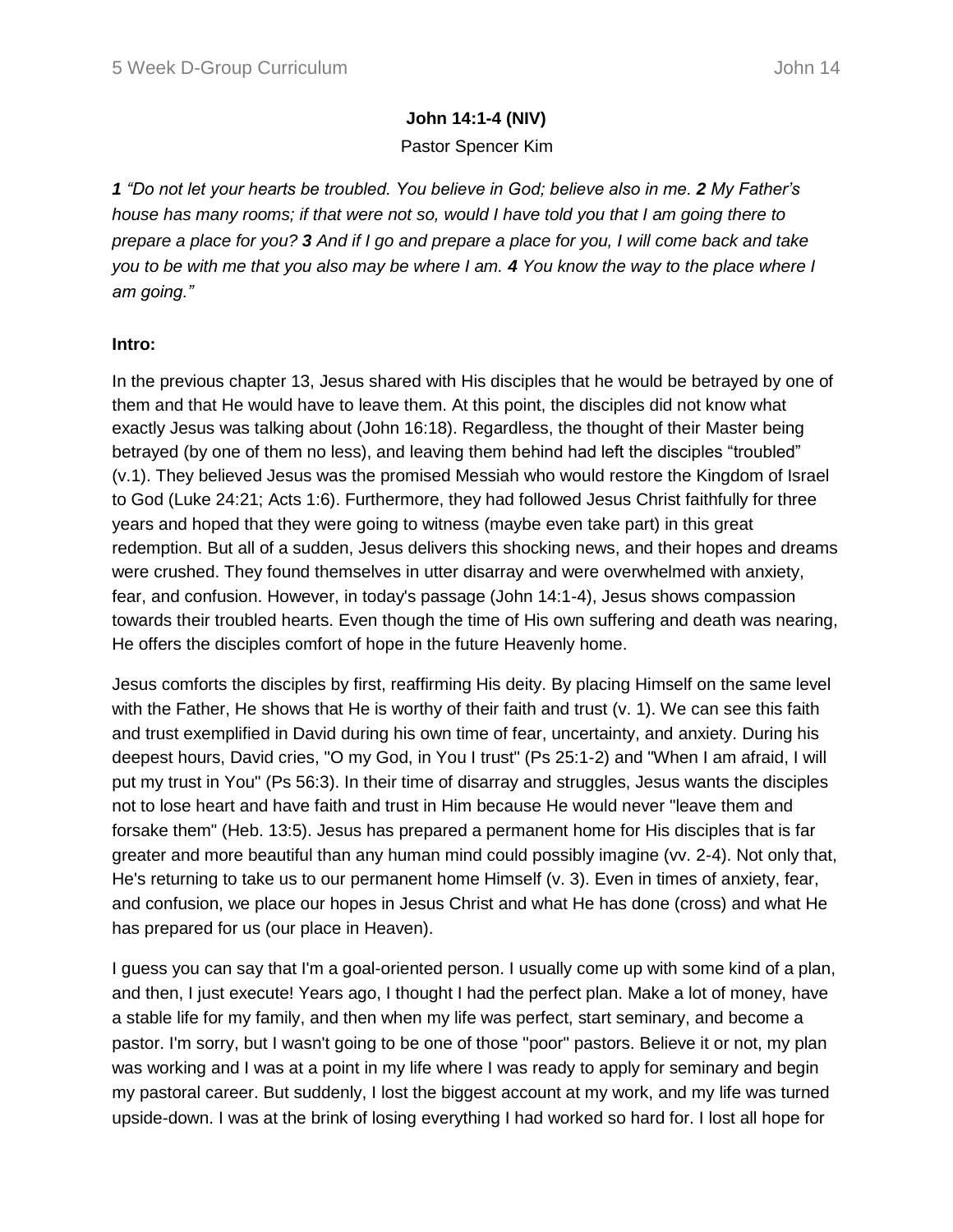life itself. This period was the worst and darkest moments of my life. I even thought about ending it all. Long story short, I eventually learned that I had lost all hope for life because all my hopes were *in* my life, in this world, and what I can do. Thankfully, through the help of my community, I was able to let go of all the hopes I had placed on myself and the world. Now, I'm able to place all my hopes in Jesus Christ and what He has done and what He has prepared for me.

Today, I have become a pastor and I love what I do. But honestly, I don't always have it all together. I still have a difficult time when things don't go my way. But by His grace, I never lose hope. How can I? Jesus *is* my hope!

## **Discussion Questions:**

- 1. What are some things that really "drain" you (lose hope)?
- 2. What are some ways the world "recharge" their drained batteries? How about you?
- 3. How does belief/faith in Jesus give one hope in the impossible?
- 4. Read 1 Peter 3:15. Why would anyone come and ask you for the reason for the hope that you have?
- 5. Have you ever felt fear, anxious, and hopeless? What/who gave you hope? How did you come out of it?

# **Faith in Action:**

- 1. Memorize 1 Peter 3:15. When you are the light of the world, salt of the earth, people will come to you and ask you for the reason for the hope that you have. Be prepared to answer them and share the Gospel of Jesus Christ.
- 2. You might have people around you who are not doing well (depressed, hopeless, anxious, angry, etc.). Pray for them. If possible, approach them share the hope that is in you.
- 3. If you are not doing well (depressed, hopeless, anxious, angry, etc.) share it with your D-Group and receive prayer from them and together, "recharge."
- 4. Bonus: Read Hebrews Chapter 11 and study the connection between faith and hope.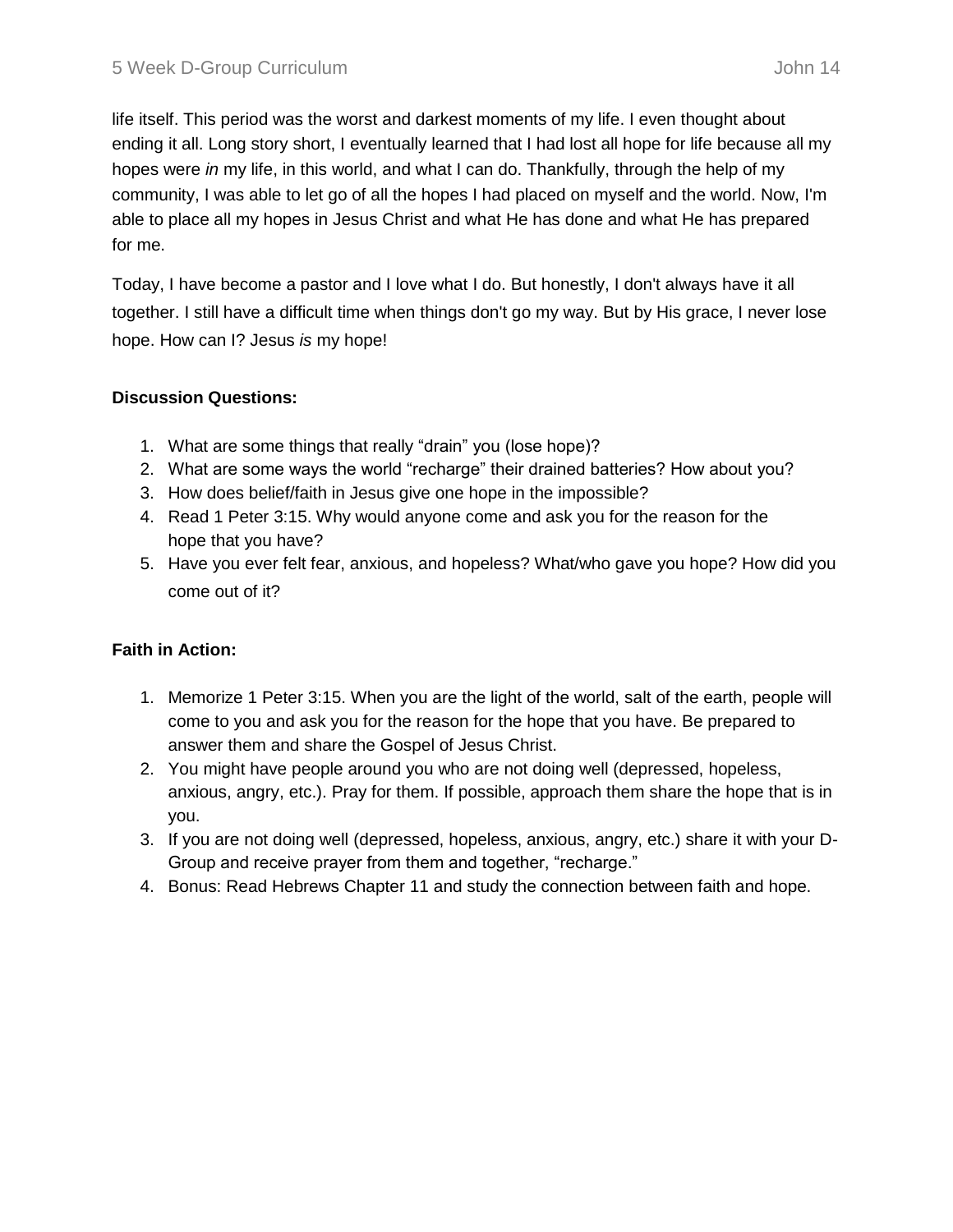### **John 14:5-14 (NIV)**

### Pastor Melanie Rischer Bernard

*5 Thomas said to him, "Lord, we don't know where you are going, so how can we know the way?" 6 Jesus answered, "I am the way and the truth and the life. No one comes to the Father except through me. 7 If you really know me, you will know my Father as well. From now on, you do know him and have seen him." 8 Philip said, "Lord, show us the Father and that will be enough for us." 9 Jesus answered: "Don't you know me, Philip, even after I have been among you such a long time? Anyone who has seen me has seen the Father. How can you say, 'Show us the Father'? 10 Don't you believe that I am in the Father, and that the Father is in me? The words I say to you I do not speak on my own authority. Rather, it is the Father, living in me, who is doing his work. 11 Believe me when I say that I am in the Father and the Father is in me; or at least believe on the evidence of the works themselves. 12 Very truly I tell you, whoever believes in me will do the works I have been doing, and they will do even greater things than these, because I am going to the Father. 13 And I will do whatever you ask in my name, so that the Father may be glorified in the Son. 14 You may ask me for anything in my name, and I will do it.* 

### **Intro:**

Have you ever spent a lot of time with someone and after a few years, thought you really knew him or her, only to find out there was way more to the person than realized? I met my husband at APU when I was a sophomore. After a few years of dating, we got married. Living with someone is so different than just dating. Those first few years of marriage were crazy! Crazy good, crazy amazing and also a crazy time of learning his daily behaviors, what he loved, what he didn't, who he was 24/7 and on and on! I remember making Paul dinner one night and being so proud of my home-cooked meal. We sat down at our little table, in our tiny apartment in Glendora and prayed for our meal. Chicken, potatoes, and peas. I was so proud. I looked up. He just starred. I started eating. He just starred. I looked at him. He just starred. He finally told me that he really didn't like the food on his plate. In fact, he couldn't stand chicken on bones and he hated peas. WHAT? Wait a minute! I didn't understand. How did I not know this about him? I remember sitting on the couch, realizing that there were things about him that I just did not know. And guess what? After 25 years of marriage, I am still learning new things about him!

I think the disciples felt this way. They spent three years with Jesus. The disciples watched intently how he interacted with others, they witnessed countless miracles, they listened to his teachings and saw lives racially transformed, they followed him everywhere, and they hung out with him and everything in-between. They were with Jesus 24/7! They probably thought they knew him pretty well and yet we see that they were really confused and didn't understand the things Jesus was saying about himself. Looking back to verse 5, Thomas is bold and tells Jesus that they don't know where he is going, so how could they know 'the way' (basically telling Jesus that they didn't understand). Jesus explains, "I am the way and the truth and the life. No one comes to the Father except through me" (verse 6). Jesus. The way. Truth. Life. Jesus is saying that he is not just a way to get to the Father, but the only way to the Father. Philip then jumps into the conversation in verse 8 and tells Jesus to show them the Father. After being with Jesus 24/7, did they really not know that Jesus and the Father were one? Did the disciples really not know who Jesus was this entire time? The New Living Translation says it this way in verse 9, "Jesus replied, 'Have I been with you all this time, Philip, and yet you still don't know who I am?'"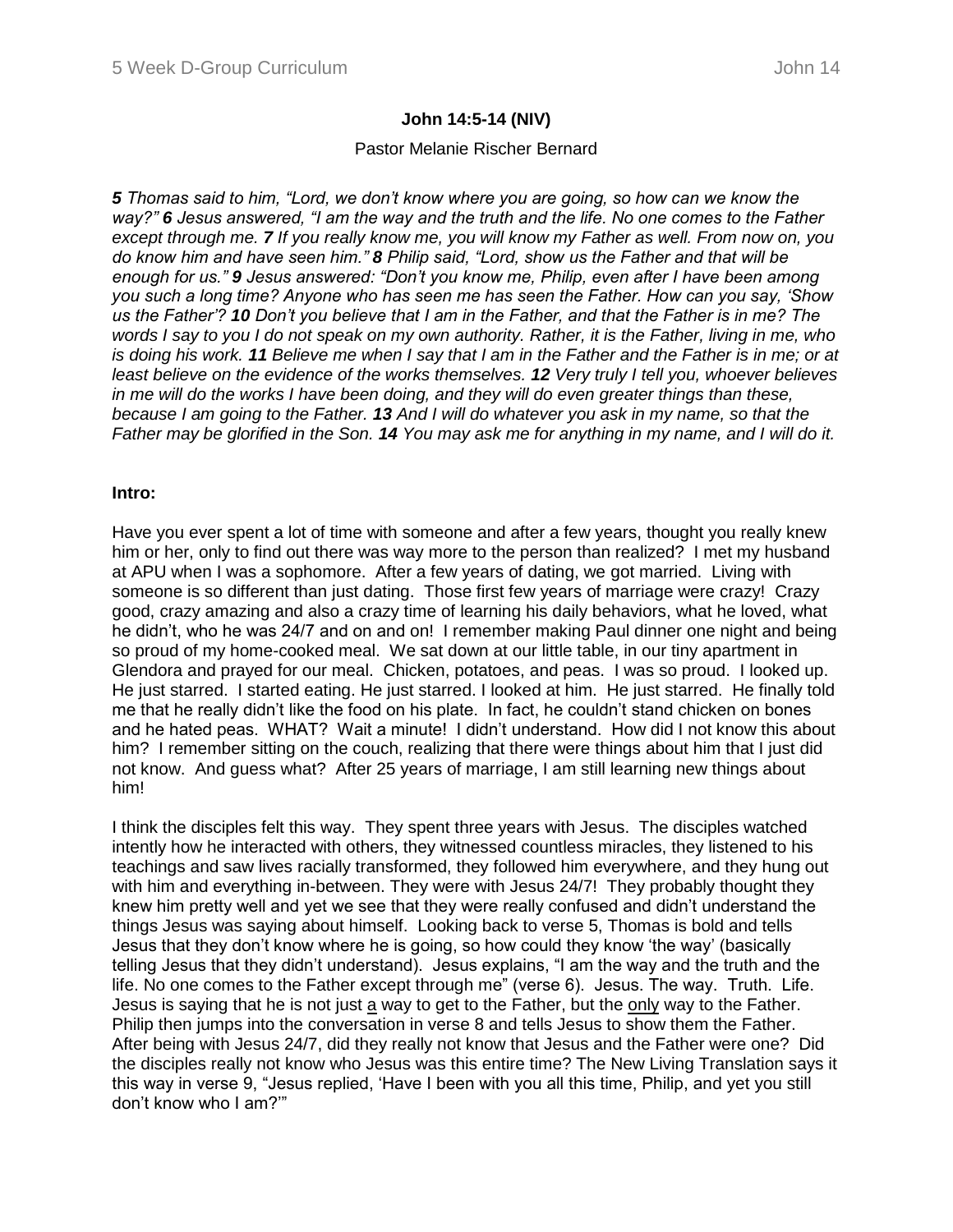Then Jesus, the visible image of the invisible God, answers their questions and explains.

## **Discussion Questions:**

- In reading verses 5 and 8 again, how would you describe what the disciples were struggling with?
- Do you feel that what Jesus said in verse 6 is narrow and limited, or do you feel it is freeing? Share why.
- How would you respond to someone who says, "There are many ways to God"?
- Describe how Jesus is each of these three things: "way", "truth" and "life"?
- What kind of tone do you think Jesus spoke with as he answered Philip's question in verses 9-14? Why?
- What is Jesus' response in verses 9-14?
- How do you think Jesus responds to you when you ask him questions?
- How long have you known Jesus? What are some of the new things you are learning about him?

## **Faith in Action:**

- Read verses 6 and 7. Now write these verses in your own words.
- Read and write out 1 John 5:20. How does this verse relate to the passage in John 14?
- Spend some time praying this week and ask God to reveal more of himself to you. There is so more of Him that He wants you to know! Write down your revelations.
- Share with someone how you found true life in Jesus. What was their response?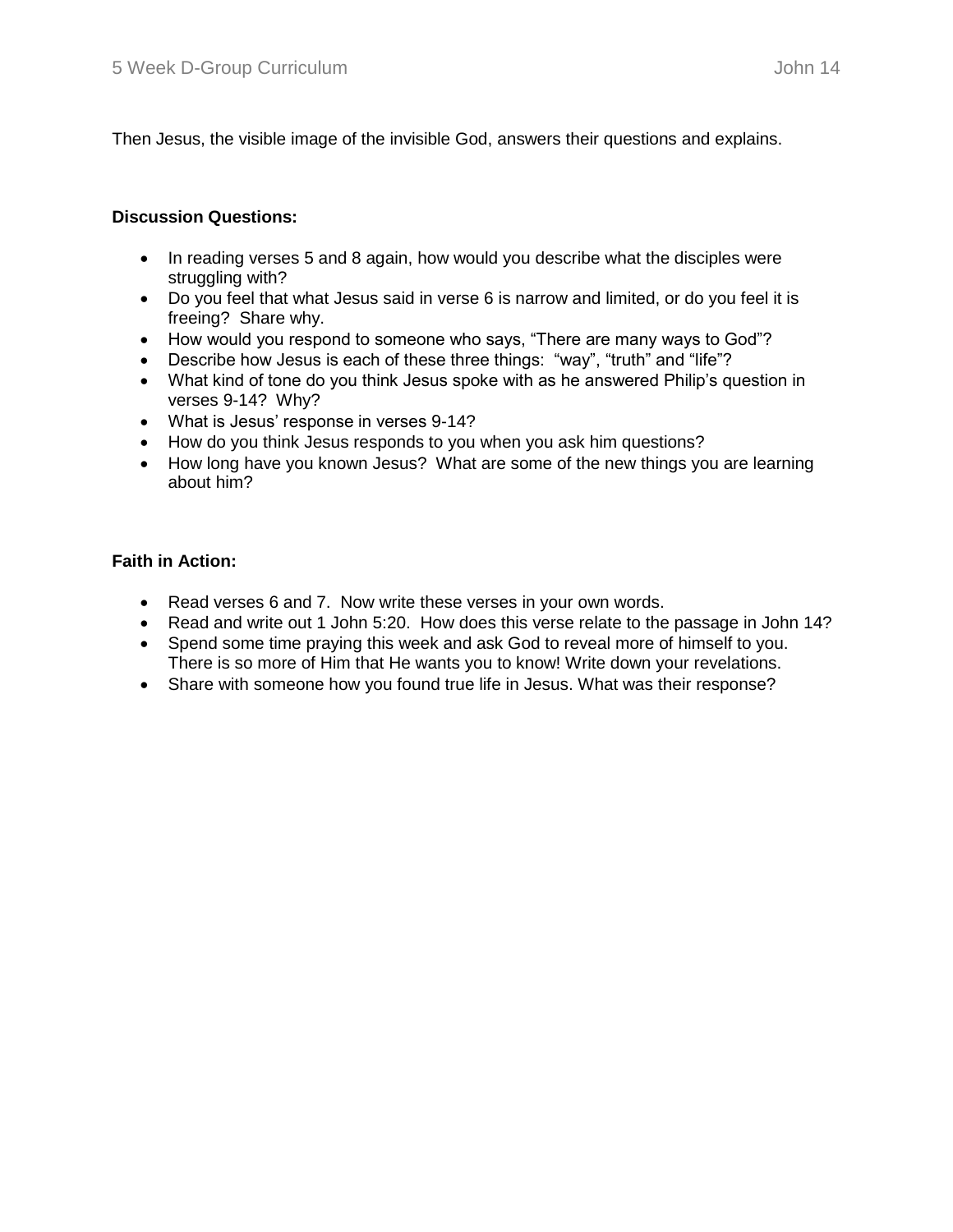## **John 14:15-21**

## Pastor Treena Meyers

*" <sup>15</sup> "If you love me, you will keep my commandments. <sup>16</sup> And I will ask the Father, and he will give you another Advocate, to be with you forever. <sup>17</sup> This is the Spirit of truth, whom the world cannot receive, because it neither sees him nor knows him. You know him, because he abides with you, and he will be in you.<sup>18</sup> "I will not leave you orphaned; I am coming to you. <sup>19</sup> In a little while the world will no longer see me, but you will see me; because I live, you also will live. <sup>20</sup> On that day you will know that I am in my Father, and you in me, and I in you. <sup>21</sup> They who have my commandments and keep them are those who love me; and those who love me will be loved by my Father, and I will love them and reveal myself to them."*

### **Intro:**

In John 14 Jesus prepares his disciples for his upcoming departure and promises comfort and help after his upcoming betrayal, crucifixion and death. We read in John 14:1-14 of Jesus' compassion and love towards his trouble disciples. In those verses Jesus encourages them to not lose heart. The disciples are most likely confused and do not understand the breadth, depth or significance of the things events that will shortly take place. Jesus knows they are confused and are fearful of what they do not understand. He begins to address those fears in John 14; "do not let your hearts be troubled"( $v$ . 1), he is preparing a place for them ( $v$ . 2), and he is coming back (v. 3).

Needless to say, the disciples did not fully comprehend what Jesus was saying, as evidenced by Thomas' and Philip's reactions and questions. Jesus responded to their concerns by lovingly reminding them that he is the way the truth and the life (v. 6), to know him is to know the Father (v. 7), and he is in the Father and the Father is in him (v. 11). Verses 12 through 14 set the stage for the promise of the coming comforter and advocate, the Holy Spirit. He expresses that if the disciples believe in him and the work that he has been doing that they will go on to do greater things because he is going to the Father.

I can only imagine how the disciples might be feeling in these moments. They had just spent three years with Jesus; they ministered with him and were eyewitnesses to the miracles he performed. They had observed demon possessed people set free, lepers healed, the blind see, dead people rise from the dead and so much more and now they are being told that he is going away.

I don't know about you, but that would be a lot for me to grasp. My heart would be in utter turmoil. I do not believe that I would have been able to understand that he was sending someone to not only comfort me, but that this person would also be my advocate and work through me to perform greater things than Jesus did. I believe I would have felt abandoned. I am only speculating, but I believe the disciples felt like they were going to be abandoned, otherwise Jesus would not have said, "I will not leave you as orphans, I will come to you." (v. 18)

A little over 27 years ago my husband went on his first six-month deployment. He was in the Navy and we had been married for just two years. This was the first time that I was ever completely alone. I was twenty years old and had never lived alone.

We had just moved from Hawaii to San Diego and the only friend I had moved away just a few days before he deployed. I was afraid and fearful that I would not make it while he was gone. I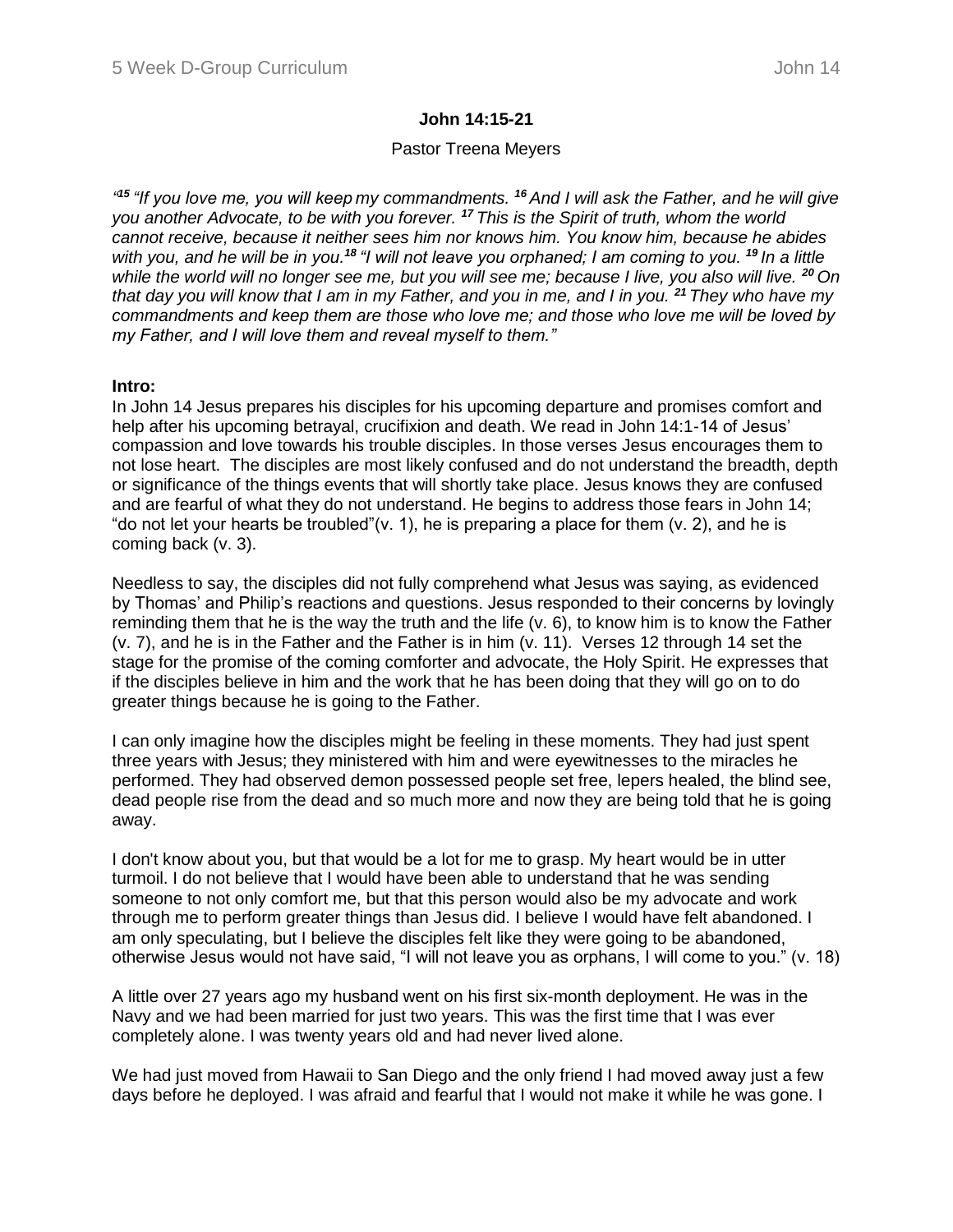felt hopeless and anxious. To make matters worse, the women in my office were not very nice to me; I felt like I was being beaten up and I came home every day crying.

I was a complete mess. It was a difficult season and I realized that something needed to shift. I began to re-engage with the church and women's bible studies. I drew closer to the Lord and began to sense the presence of the Holy Spirit in my life. Now, when I find myself feeling anxious, alone and afraid, I recall that season of my life and draw strength from my experience; knowing that the Holy Spirit is always with me.

## **Discussion Questions:**

- 1. When have you felt alone/abandoned and helpless?
- 2. What are some activities that help you when you feel alone and helpless?
- 3. Do you think you are/were able to maintain a faithful and spiritually centered perspective during those times, much like the apostles?
- 4. What are some things you would recommend to others to stay faithfully focused and strengthened (encouraged) during those times?

## **Faith In Action:**

- 1. Memorize Philippians 4:6. When we are able to be calm and at peace we are able to sense the presence and see the work of the Holy Spirit in our lives. It is from this state of peace that we are able to witness to others going through hard times that may need to see what being at peace looks like when we rely on the Lord.
- 2. If you have someone in your life that is anxious, fearful or feels alone, reach out to him or her. Schedule a lunch, dinner or coffee date and listen to their concerns and pray for and with them.
- 3. If you are currently struggling with feeling alone, anxiousness or fear, share those things with your D-Group and ask for them to pray for you. You might also want to find one person in the group that you can regularly meet with to continue receiving encouragement.
- 4. Bonus: Read Psalm 23 and journal your thoughts as you read through the passage. Pay particular attention to the Lord being your shepherd and the connection to how as a shepherd take great care of his sheep how he will care for you.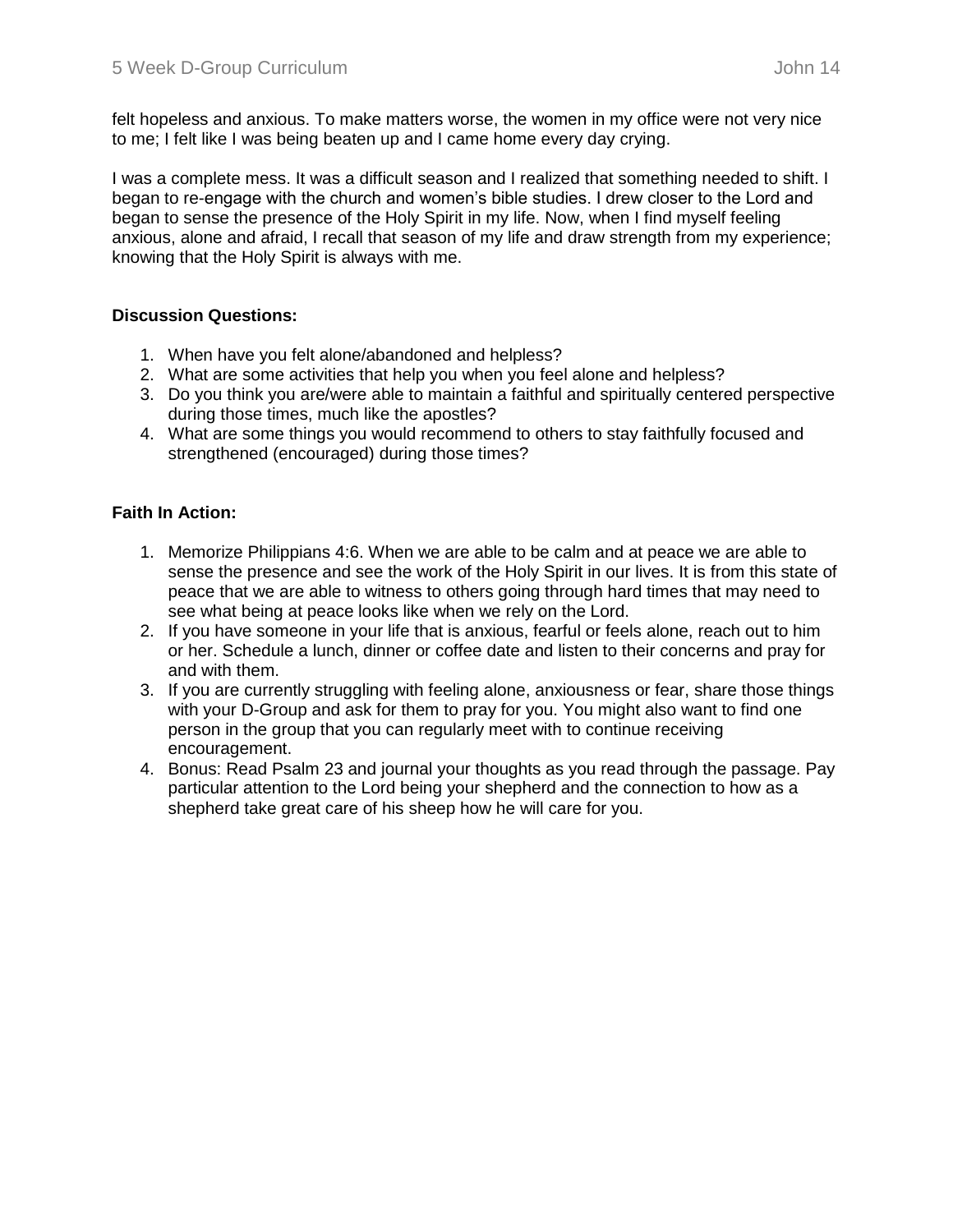## **John 14:22-24 (NIV)**

### Pastor Kevin Cobb

*22 Then Judas (not Judas Iscariot) said, "But, Lord, why do you intend to show yourself to us and not to the world?" 23 Jesus replied, "If anyone loves me, he will obey my teaching. My Father will love him and we will come to him and make our home with him.* 24 *He who does not love me will not obey my teaching. These words you hear are not my own; they belong to the Father who sent me."*

**Intro:**

We see in this passage that Judas - son of James and one of the disciples but not Judas Iscariot) asks a question about why only a select group would be loved by the Lord and get to see him. A good question that allowed Jesus an opportunity to talk about the difference between "his own" or those who believe and "the world" or those who have yet to believe. He explains that we "see" the Lord through the Holy Spirit within us, and the method we view Christ is through obedience. In that obedience we have Jesus come to us and he actually resides with us! Jesus unites many things here. Obedience, love, Jesus' words, and Christ living with us. This is made possible for us through the Spirit.

First, we see that obedience is the way we are grateful to God for what he has done for us. James (1:22) says to be a doer of the Word, not just a listener of the Word. We show our love for Jesus when we are obeying. Warren Wiersbe says "salvation means we are going to heaven, but submission means heaven comes to us." He goes on to say, "we are called to deepen our experience with God as we obey - and yield to the Spirit to guide us and teach us." This is the way God's love comes more and more alive in us!

Second, it says that if you love Jesus and obey his teaching, God the Father and Jesus will come to you and make their home with you. Have you ever been homeless? Jesus was committed to community and made time to be with people even though it meant travel and lack of a steady place to lie his head each night. The text says that Jesus has already come and made his home with you through his Spirit – do you believe this?

### **Discussion Questions:**

• What does it mean for you to obey? In the 21<sup>st</sup> century and information age we can get to do almost anything we determine, often without consequences. Do you have anyone you know who demonstrates listening and doing what Jesus says?

● What do you think about Jesus wanting to share a home with you? Does it change the way you see what happens there? Would it change anything believing this passage?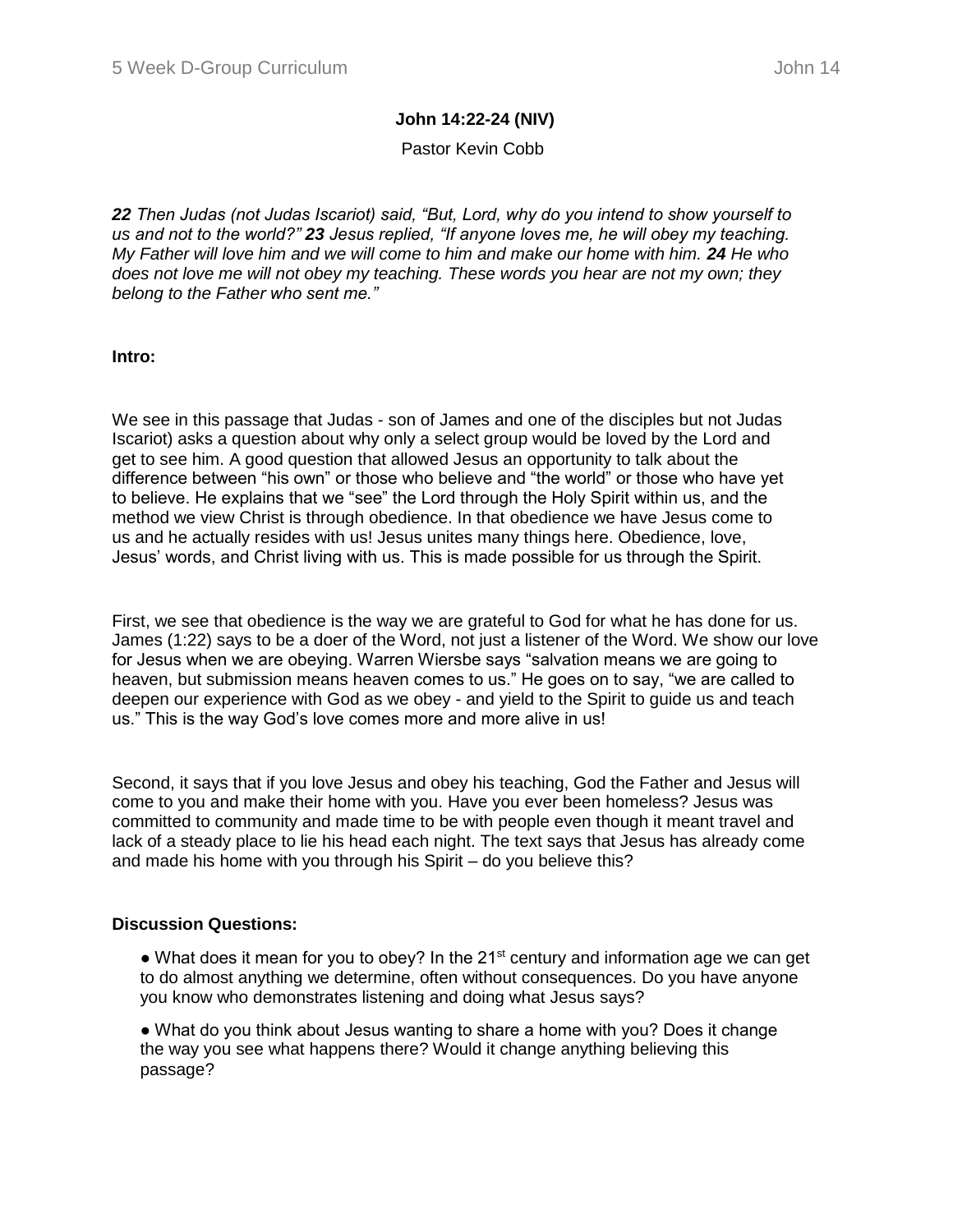● What do you think about the Wiersbe quote regarding how heaven comes to us? Are there things you have yet to submit to the Lord? Would you go wherever God wanted you to go?

## **Faith in Action:**

• Take a few quiet moments and ask God to speak to you about your being a listener – and a doer. See if there would be something specific you revealed to act on.

● Jesus traveled to care for others. Think about some ways you might travel to be helpful to those in your dorm, neighborhood or in a class. Go for it, and see what happens!

● Judas asked a good question that ended up helping Jesus clarify things to the disciples. Consider if there are any questions you would ask this week that could help your close friends deepen their love for God.